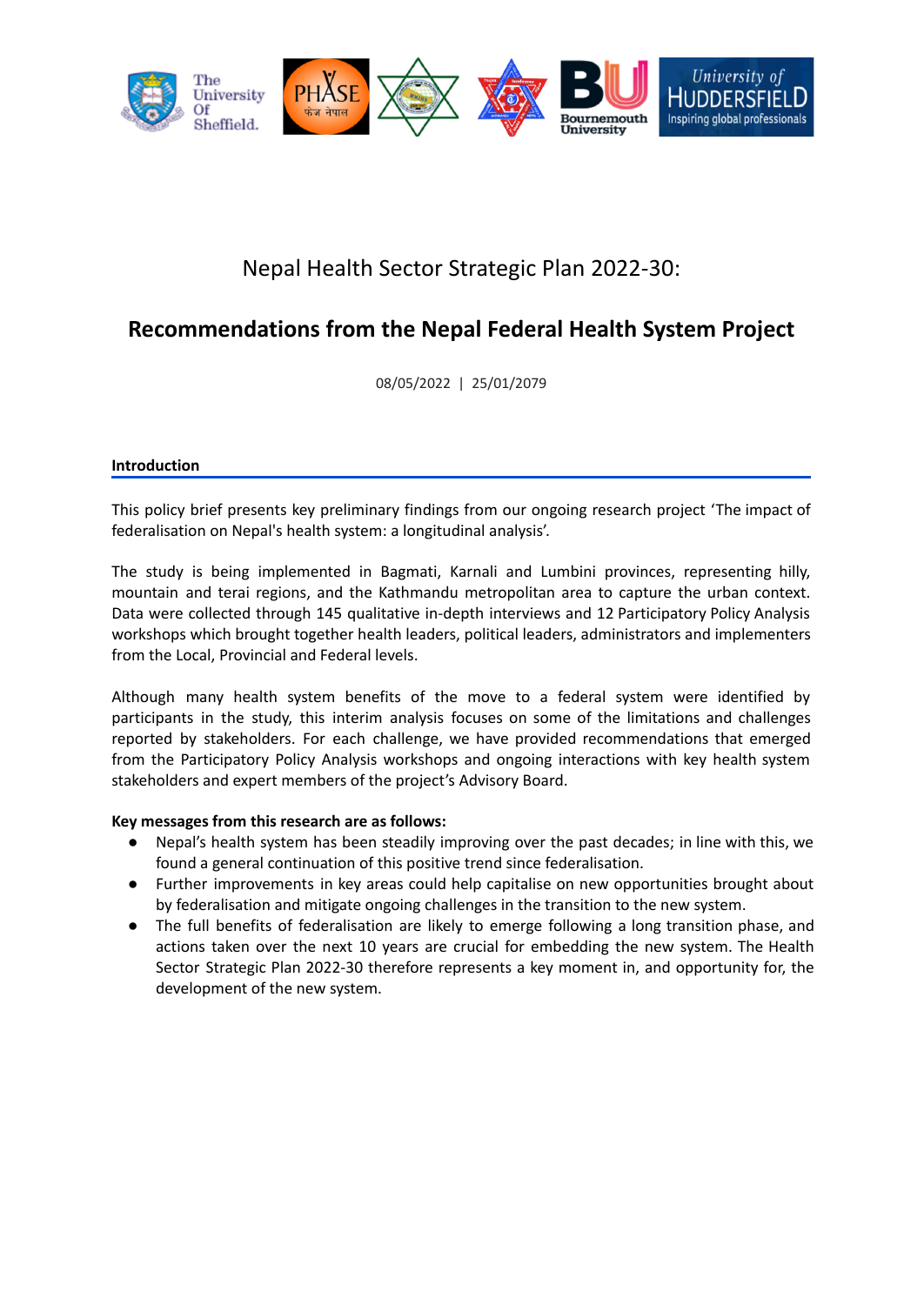## **Summary Table of Policy Recommendations** (See below for more detailed recommendations)

| <b>Health System Building</b><br><b>Block</b>       | <b>Summary of Recommendations</b>                                                                                                                                                                                                                                                                                                                                                                                                                  |
|-----------------------------------------------------|----------------------------------------------------------------------------------------------------------------------------------------------------------------------------------------------------------------------------------------------------------------------------------------------------------------------------------------------------------------------------------------------------------------------------------------------------|
| Leadership & Governance                             | New legislation to clarify the roles of different government<br>1.<br>levels, with a particular need to specify Province-level roles<br>and responsibilities.<br>Improving consultation and communication mechanisms<br>2.<br>between different levels of government.<br>3. Increase 'health system literacy' and awareness amongst<br>elected officials.                                                                                          |
| <b>Health Workforce</b>                             | 1. Improve the Staff Adjustment Process and hiring system to<br>ensure appropriately skilled staff are filling roles.<br>Address obstacles to the hiring of permanent health staff.<br>2.<br>3. Gather accurate health workforce data<br>and<br>create a<br>functioning<br>human resource<br>data<br>management,<br>and<br>communication system.                                                                                                   |
| <b>Medical Products, Vaccines</b><br>& Technologies | 1. Clarify and streamline medicine procurement and supply<br>mechanisms at all levels of government.<br>2. Develop effective channels for different levels of government<br>to work with the Department of Drug Administration on<br>regulation of medicine quality.<br>3. Ensure availability of technical (pharmacy) expertise to<br>oversee medicine regulation at the Local level.                                                             |
| <b>Healthcare Financing</b>                         | 1. Address obstacles to full utilisation of local-level health<br>budgets (especially centrally-allocated conditional grants).<br>2. Train local elected representatives and health workers with<br>budgetary responsibility on health financing and budgeting.<br>3. Encourage local governments to make voluntary commitments<br>on the proportion of their overall budget to be spent on<br>health.                                             |
| <b>Health Information Systems</b>                   | 1. Enhance technical capacity and monitoring of data quality at<br>all levels.<br>2. Work towards real time recording/reporting of health data.<br>Ensure interoperability of software systems at all levels across<br>3.<br>the public and private sectors, to enable effective data sharing<br>and evidence-based policy and planning.                                                                                                           |
| Service Delivery                                    | 1. Ensure that new facilities are strategically located based on<br>population and health needs.<br>Reinstate regular reviews and training for existing and newly<br>2.<br>adjusted health workers, including Female Community Health<br>Volunteers (FCHVs) and other frontline health staff.<br>Design<br>implement community<br>and<br>3.<br>participation<br>and<br>engagement activities that feed into the delivery of inclusive<br>services. |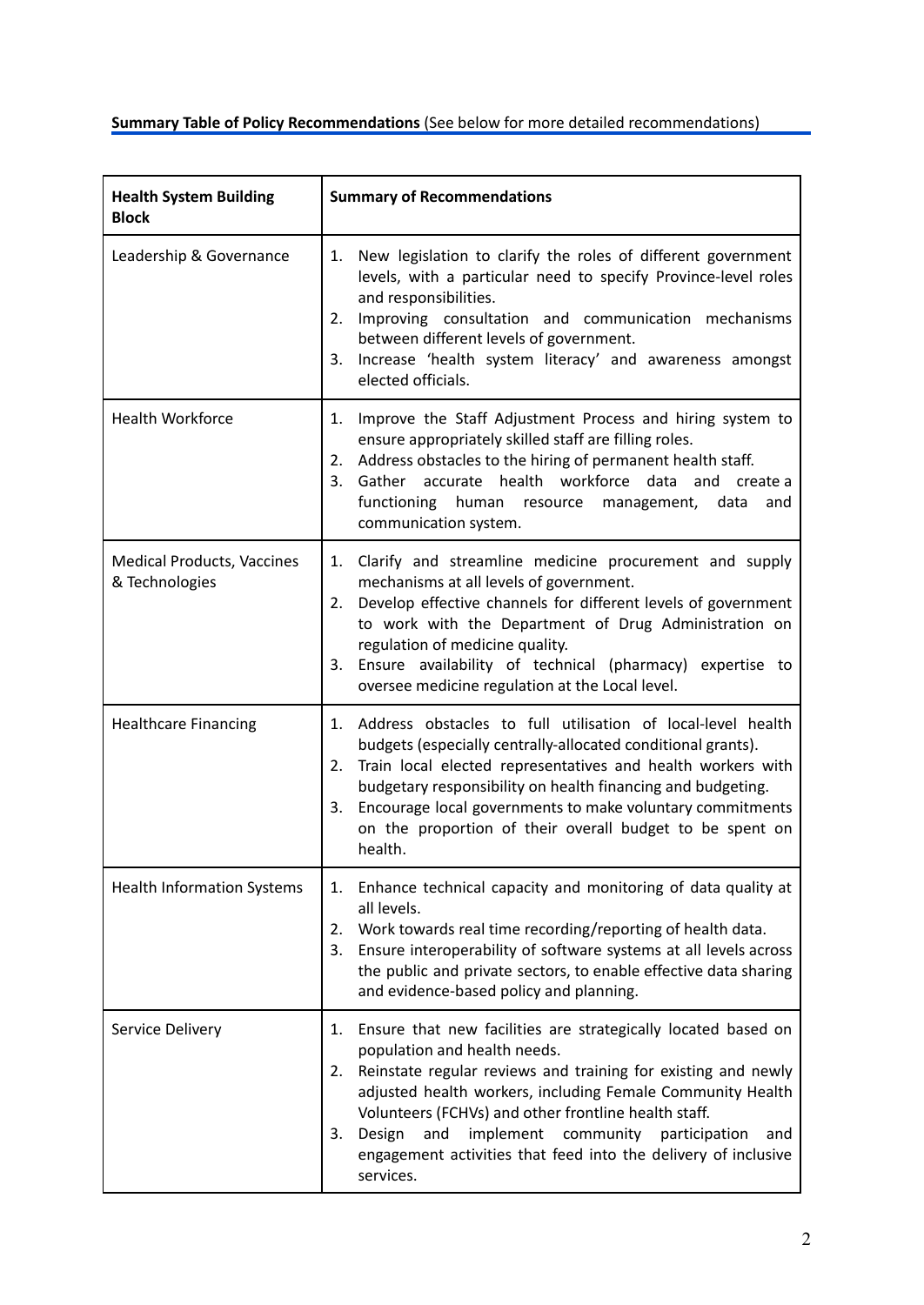#### **Background**

Nepal is in the midst of a process of major constitutional reform. The 2015 Constitution created a Federal Republic with significant devolution of power and resources from the central government to seven newly-created Provinces. This complete restructuring of the country's political system brings significant changes to the health system, with responsibility for health services provision now resting primarily with the seven new Provincial governments, and significant powers and responsibilities further devolved to Municipalities and Ward-level governments.



This research project is tracking this vast health system reform in real time, drawing upon the experiences, perceptions and expertise of health system stakeholders from across all levels of government. We are working with policy makers and implementers at the Federal, Provincial, Municipal and Ward levels, as well as with Community-level health volunteers who are on the frontline of delivering health services. We are using the World Health Organization's (WHO) Health Systems Building Blocks framework to structure our analysis and the recommendations that follow.



To date, we have conducted 145 in-depth interviews with key informants, at Federal (16), Provincial (25) and Local (104) levels, and 12 Participatory Policy Analysis workshops at Provincial (3), and Local (9) levels. The final phase of the study (April 2022 - April 2023) will include further interviews and Participatory Policy Analysis workshops, as well as quantitative data analysis. The Participatory Policy Analysis Workshops included a series of individual and group exercises, with a focus on identifying and prioritising problems, and working collectively to propose solutions to them.



*An example of a problem tree analysis in the Participatory Policy Analysis Workshops*

This study is designed to capture policymaker and service provider perspectives and has not sought out patient or community members' views. However, through including a vast range of stakeholder perspectives - from Federal-level government officials down to village-level Female Community Health Volunteers - we have been able to gather and compare opinions and experiences from across the health system, and identify common themes, challenges, and recommendations.

#### **1. Leadership and Governance**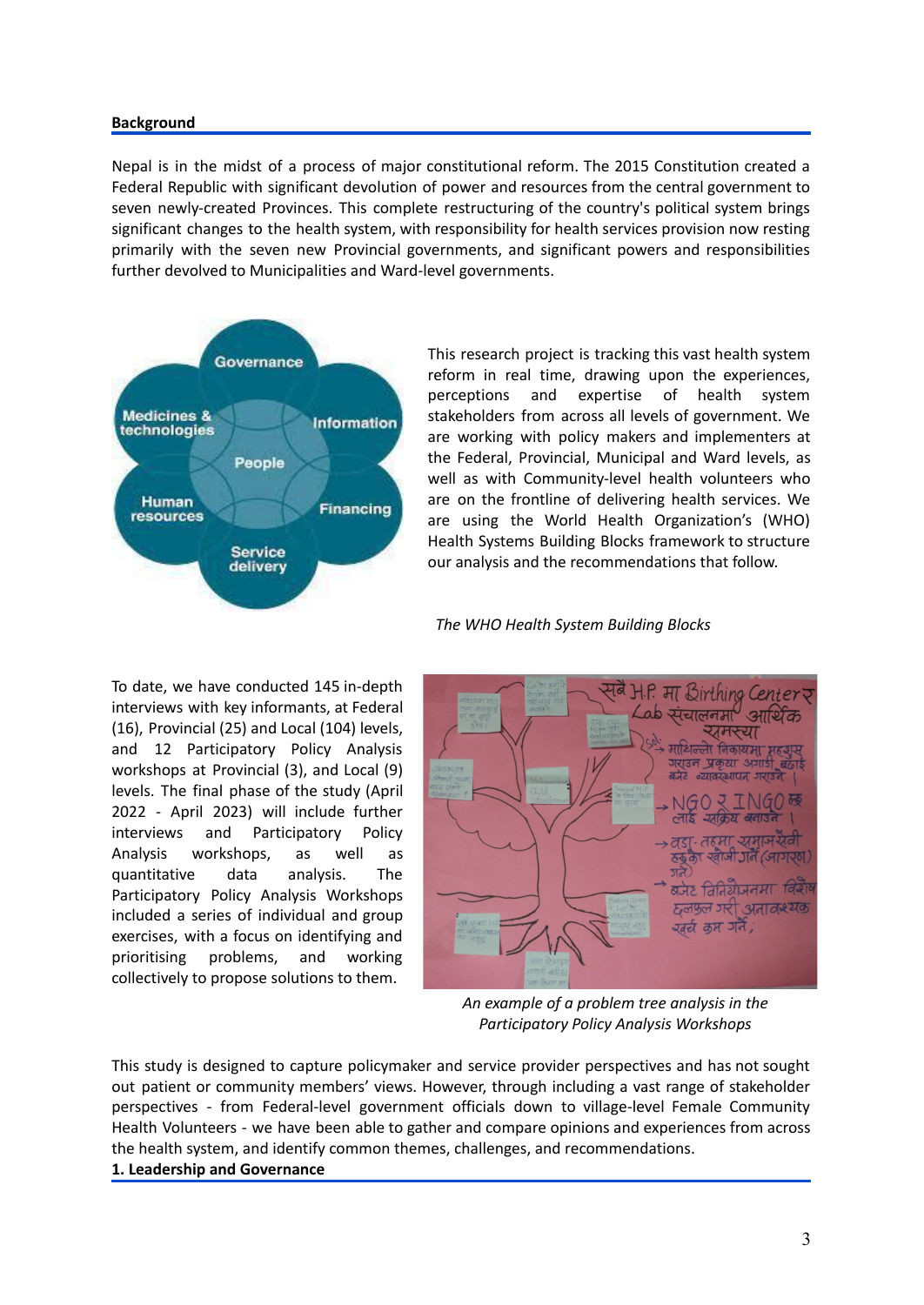*10-year vision for Leadership and Governance: A move from a model of independent governance units to autonomous but interdependent units, built on strong trusting relationships. This will enable Nepal to capture the opportunities of* federalisation *(e.g. ability to adapt to local needs) and not lose the benefits of a coordinated and coherent health system.*

| <b>Current challenges</b>                                                                                                                                                                                                                                                                       | <b>Recommendations</b>                                                                                                                                                                                                                                                                                                                                                                                                                                                                                                                                                                                                                                                                                                                                                           |
|-------------------------------------------------------------------------------------------------------------------------------------------------------------------------------------------------------------------------------------------------------------------------------------------------|----------------------------------------------------------------------------------------------------------------------------------------------------------------------------------------------------------------------------------------------------------------------------------------------------------------------------------------------------------------------------------------------------------------------------------------------------------------------------------------------------------------------------------------------------------------------------------------------------------------------------------------------------------------------------------------------------------------------------------------------------------------------------------|
| Concern about the<br>absence of an effective<br>and mutually understood<br>'division of labour'<br>between the Local,<br><b>Provincial and Federal</b><br>levels. In particular, a lack<br>of clarity about the<br>Province role in health<br>system governance.                                | Greater clarity is needed on the respective roles of different<br>government levels. This will require new legislation.<br>More fully specifying the role of Provincial governments is seen as a<br>particular priority; specific suggestions include:<br>Overseeing service delivery standards at local level: Provinces<br>could lead on Monitoring, Evaluation and Learning of<br>Minimum Service Standards.<br>Provinces to gather data on uptake of, and promote<br>$\bullet$<br>enrolment in, social protection schemes.                                                                                                                                                                                                                                                   |
| Lines of communication<br>between governance<br>levels are not functioning<br>well. There is a need for<br>improved systems for<br>'passing messages<br>between levels', but this<br>needs to balance the<br>autonomy of levels on the<br>one hand with effective<br>coordination on the other. | A more consultative, sharing approach between levels is preferred to<br>a 'command and control' model, which would be both contrary to the<br>ethos of the federal model and less effective in strengthening<br>relationships and building trust. Suggestions include:<br>Regular inter-level joint meetings: e.g. all Municipality-level<br>$\bullet$<br>health coordinators in a Province regularly meet together<br>with the Province Health ministry team to share experiences,<br>discuss common challenges etc.<br>Simplify existing communication channels/mechanisms at<br>$\bullet$<br>and between levels, promoting opportunities for stakeholders<br>at different levels to communicate directly with one another<br>rather than through circuitous reporting routes. |
| Health is not always seen<br>as a priority by political<br>leaders (especially at local<br>level) and often gets<br>overlooked in comparison<br>to more visible<br>infrastructure projects.                                                                                                     | Improve 'health system literacy' and awareness amongst elected<br>officials. Participants have suggested:<br>Orientation/training for all elected leaders on health and<br>$\bullet$<br>their role in supporting health service delivery.<br>Mechanisms to bring local elected leaders and (technical)<br>$\bullet$<br>health stakeholders together on a routine basis to discuss<br>health issues and needs.                                                                                                                                                                                                                                                                                                                                                                    |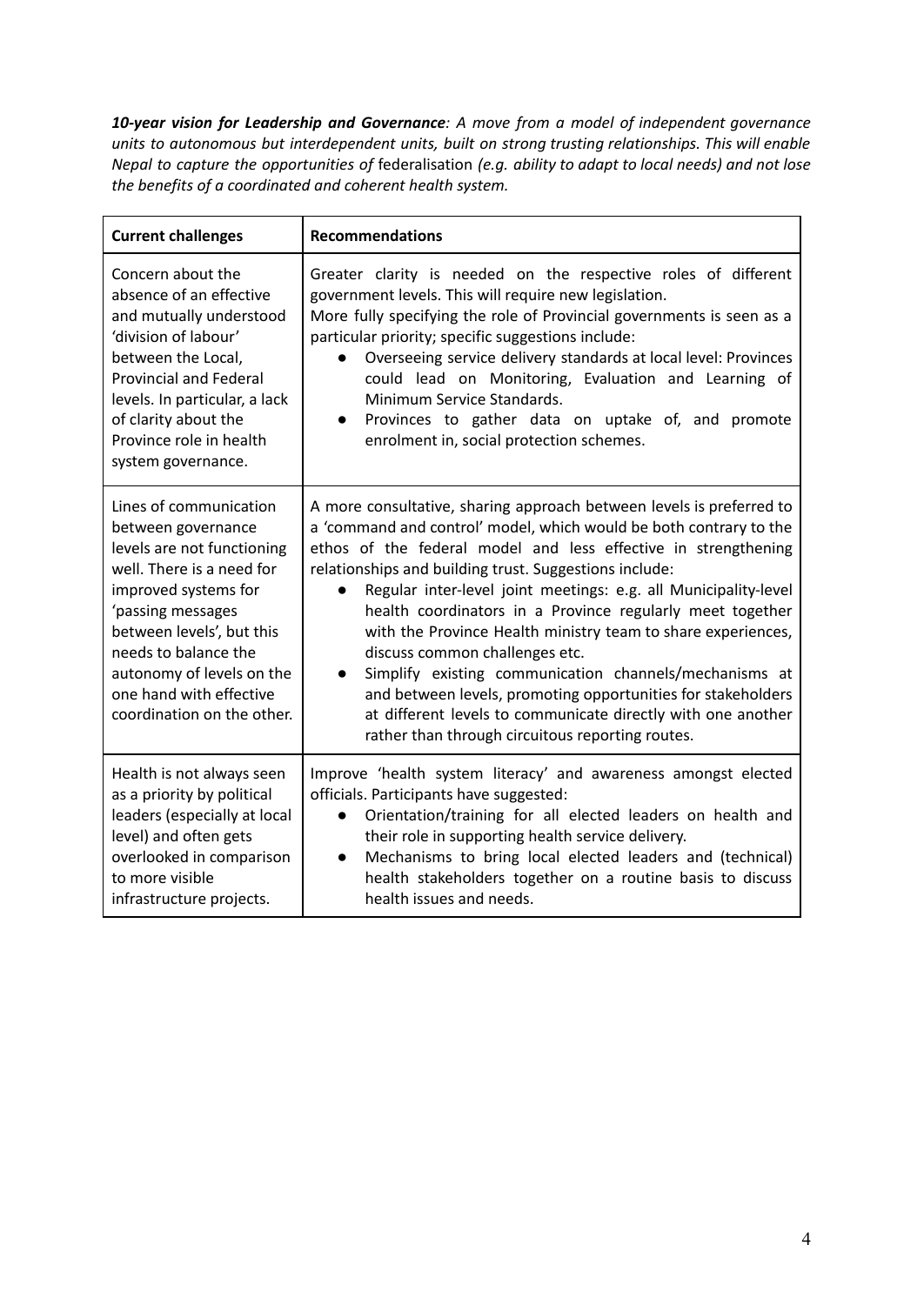### **2. Health Workforce**

*10-year vision for Health Workforce: A well trained and adequate health workforce with an appropriate mix of skills according to local need. Staff should be hired based on a match between their expertise and the job requirements, with opportunities for further training and development and clear career progression pathways, to promote staff morale and retention within the health system.*

| <b>Current challenges</b>                                                                                                                                                                                                                                                                                                                                                                                                                                                                        | <b>Recommendations</b>                                                                                                                                                                                                                                                                                                                                                                                                                                                                                                                                                                                                                                                                                                                                             |
|--------------------------------------------------------------------------------------------------------------------------------------------------------------------------------------------------------------------------------------------------------------------------------------------------------------------------------------------------------------------------------------------------------------------------------------------------------------------------------------------------|--------------------------------------------------------------------------------------------------------------------------------------------------------------------------------------------------------------------------------------------------------------------------------------------------------------------------------------------------------------------------------------------------------------------------------------------------------------------------------------------------------------------------------------------------------------------------------------------------------------------------------------------------------------------------------------------------------------------------------------------------------------------|
| Inadequate health<br>workforce planning is<br>undermining the other<br>building blocks. Problems<br>include:<br>Inappropriate skills<br>for roles and a lack of<br>specialist expertise<br>where required.<br>A large number of<br>$\bullet$<br>temporary posts,<br>creating challenges<br>for retention, career<br>development, and<br>staff morale.<br>Lack of clear career<br>$\bullet$<br>paths for health<br>workers (especially at<br>the local level), which<br>undermines<br>motivation. | Revisit the Staff Adjustment Process and hiring system, including:<br>Encourage Province-level Public Service Commissions to<br>$\bullet$<br>prioritise the health sector, to increase their speed and<br>efficiency in authorising permanent appointments.<br>Implement procedures to ensure transparent and skills-based<br>$\bullet$<br>hiring at all levels.<br>Where the right qualifications, skills and experience are<br>$\bullet$<br>available, prioritise the hiring of local staff to improve<br>retention.<br>Ministry of Health and Population (MoHP) should work with<br>$\bullet$<br>the Ministry of Federal Affairs and General Administration<br>Team to ensure there are clear career paths established for<br>health system staff at all levels |
| The lack of an effective<br>health workforce data<br>system undermines the<br>ability to make<br>evidence-based decisions<br>on the health workforce<br>(e.g. shortage<br>occupations, training<br>needs, geographical<br>distribution etc).                                                                                                                                                                                                                                                     | Gather accurate health workforce data at local level and create a<br>functioning human resource management, data and communication<br>system:<br>Link the HRH Strategy 2021-30 with Health Labour Market<br>$\bullet$<br>Analysis.<br>Implement regular gathering of HRH data in all Municipalities<br>$\bullet$<br>and Wards. Ward/municipality level workforce to be provided<br>training on HR data gathering and analysis.<br>Effective sharing of HRH data across a common platform<br>$\bullet$<br>accessible to all levels of government.                                                                                                                                                                                                                   |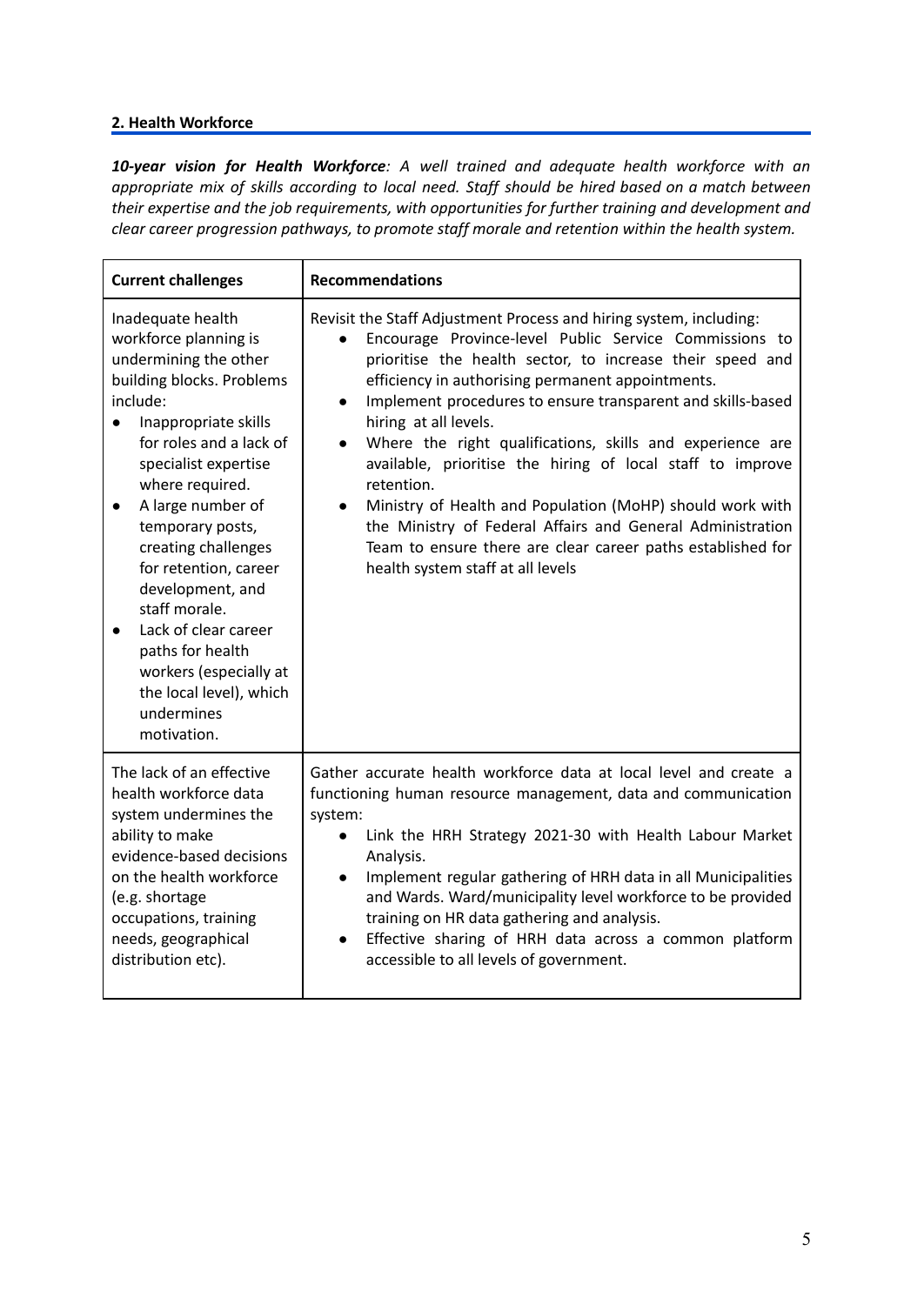## **3. Medical Products, Vaccines and Technologies**

*10-year vision for Medical Products, Vaccines & Technologies: Universal availability and accessibility of quality-controlled essential medicines, vaccines and medical products across the country, supported by a well-regulated and economically efficient procurement and distribution system that is responsive to changing local needs and technological advances.*

| <b>Current challenges</b>                                                                                                                                                                 | <b>Recommendations</b>                                                                                                                                                                                                                                                                                                                                                                                                                                                                                                                                                                                                                                                            |
|-------------------------------------------------------------------------------------------------------------------------------------------------------------------------------------------|-----------------------------------------------------------------------------------------------------------------------------------------------------------------------------------------------------------------------------------------------------------------------------------------------------------------------------------------------------------------------------------------------------------------------------------------------------------------------------------------------------------------------------------------------------------------------------------------------------------------------------------------------------------------------------------|
| The lack of effective<br>oversight and<br>coordination of local<br>procurement is leading to<br>problems of both under-<br>and over-stocking as well<br>as duplication of<br>procurement. | streamline medicine<br>Clarify<br>and<br>supply<br>procurement<br>and<br>mechanisms. Specifically, there is a need for:<br>Legislation (or guidelines) to clarify roles and responsibilities<br>$\bullet$<br>for the procurement of medicines at each level.<br>Clearer demarcation of the medicines that can be purchased<br>$\bullet$<br>at, and supplied by, each level.<br>Strengthening LMIS and data management to enable efficient<br>$\bullet$<br>forecasting of medicines demand and supply, and real-time<br>stock monitoring, at local level.<br>Orientation/education<br>about<br>medicine<br>supply-chain<br>$\bullet$<br>mechanisms for health system stakeholders. |
| The lack of oversight and<br>technical expertise in<br>local-level procurement,<br>raising concerns about<br>quality checks (including<br>counterfeit and near<br>expiry medicines).      | Develop effective channels for the engagement of different<br>government levels with the Department of Drug Administration, and<br>in consultation work towards:<br>Formulating robust medicine quality check mechanisms at<br>$\bullet$<br>the Local and Provincial levels<br>Ensure availability of technical (pharmacy) expertise to<br>$\bullet$<br>oversee medicine regulation at the Local level.                                                                                                                                                                                                                                                                           |
| Increased medicine<br>procurement points are<br>leading to reduced<br>economies of scale.                                                                                                 | As above, introduce legislation/guidelines to clarify roles and<br>responsibilities between levels of government. This would need to<br>balance local autonomy and needs with the desirability of achieving<br>economies of scale through pooled purchasing.                                                                                                                                                                                                                                                                                                                                                                                                                      |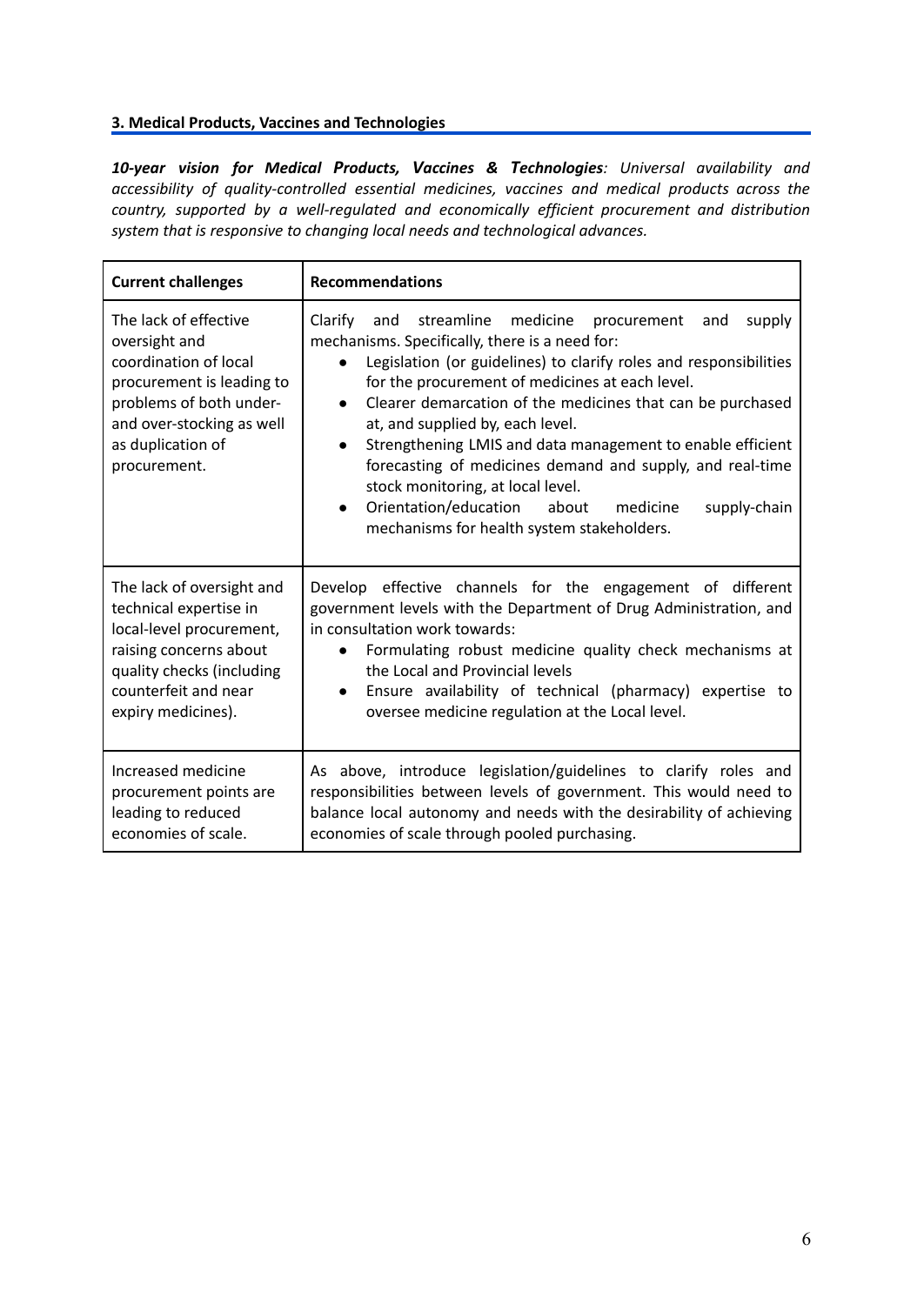#### **4. Healthcare Financing**

*10-year vision for Healthcare Financing: A health financing system that works for those most in need and delivers Universal Health Coverage through a well-managed, coordinated and accountable health financing system. This includes reductions in the reliance on out-of-pocket expenditure, balances the desire for democratic local decision-making over resource allocation with economic efficiency, and ensures the achievement of national and international health goals.*

| <b>Current challenges</b>                                                                                                                                           | <b>Recommendations</b>                                                                                                                                                                                                                                                                                                                                          |
|---------------------------------------------------------------------------------------------------------------------------------------------------------------------|-----------------------------------------------------------------------------------------------------------------------------------------------------------------------------------------------------------------------------------------------------------------------------------------------------------------------------------------------------------------|
| Local level governments<br>are not always able to<br>fully utilise their budgets<br>(especially problematic<br>with conditional grants<br>allocated by the centre). | Address the current obstacles to full utilisation of local-level health<br>budgets, through measures including:<br>Timely release of centrally-allocated funds to the local level<br>$\bullet$<br>so that they can be effectively spent within the Fiscal Year.<br>Evaluating the size and targeting of centrally-allocated<br>$\bullet$<br>conditional grants. |
| There is a lack of<br>understanding amongst<br>political leaders<br>(especially at local level)<br>of health budgeting.                                             | Implement training for local elected representatives and health<br>workers with budgetary responsibility on health financing and<br>budgeting.                                                                                                                                                                                                                  |
| Local level governments<br>are not always<br>apportioning enough<br>discretionary budget to<br>health.                                                              | Encourage local governments to make voluntary commitments on the<br>proportion of their overall budget to be spent on health. The public<br>could subsequently hold elected officials accountable to these<br>commitments.                                                                                                                                      |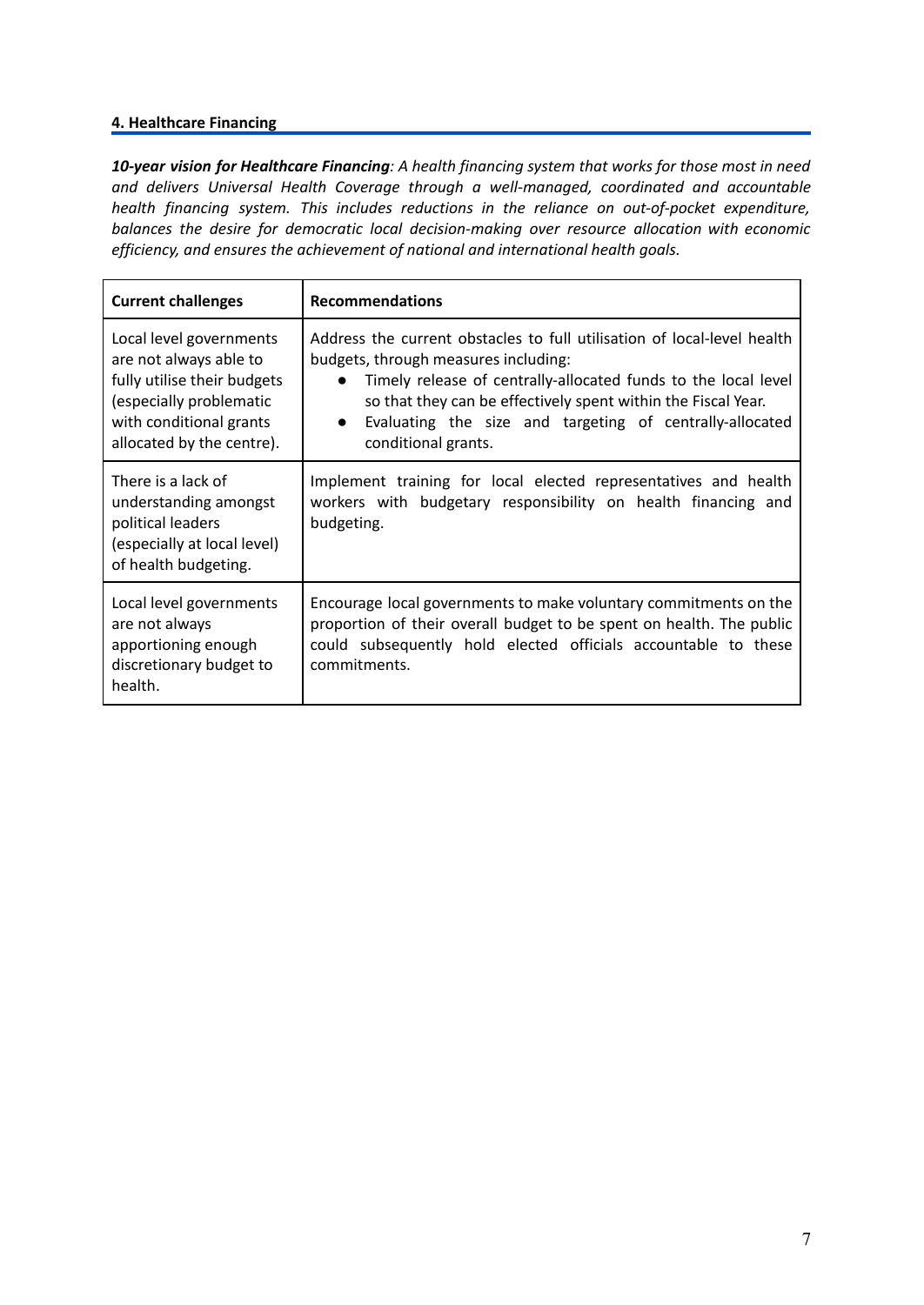## **5. Health Information Systems**

*10-year vision for Health Information Systems: Data driven long-term and short-term planning cycles, with multi-way flows of information across all levels, and accurate data collected through a functioning electronic health record system that permits data sharing between different data systems and between public and private sectors.*

| <b>Current challenges</b>                                                                                                                                                                                                                       | <b>Recommendations</b>                                                                                                                                                                                                                                                                                                                                                                                                                                                                                                                              |
|-------------------------------------------------------------------------------------------------------------------------------------------------------------------------------------------------------------------------------------------------|-----------------------------------------------------------------------------------------------------------------------------------------------------------------------------------------------------------------------------------------------------------------------------------------------------------------------------------------------------------------------------------------------------------------------------------------------------------------------------------------------------------------------------------------------------|
| Shortcomings in data<br>quality and data<br>management are<br>undermining the<br>possibility of<br>evidence-based policy<br>and planning, monitoring<br>progress towards the<br>SDGs, and quantifying and<br>addressing health<br>inequalities. | Ensure that timely and accurate data is available to support<br>decision-making through:<br>Taking measures to enhance technical capacity<br>and<br>$\bullet$<br>monitoring of data quality at all levels.<br>Clarifying Province role in monitoring local level data.<br>$\bullet$<br>Working towards a functioning nationwide electronic patient<br>$\bullet$<br>record system to allow for real time recording and reporting.<br>Ensuring that the resulting data is used to inform<br>$\bullet$<br>decision-making at all levels of government. |
| Separate HMIS, LMIS and<br>HR data systems do not<br>communicate with each<br>other, and separate<br>private sector systems do<br>not make data available to<br>the government.                                                                 | Ensure interoperability of software systems at all levels across the<br>public and private sectors, to enable effective data sharing and<br>evidence-based policy and planning.<br>MoHP to fully implement the human resource information<br>$\bullet$<br>system (iHuRIS)                                                                                                                                                                                                                                                                           |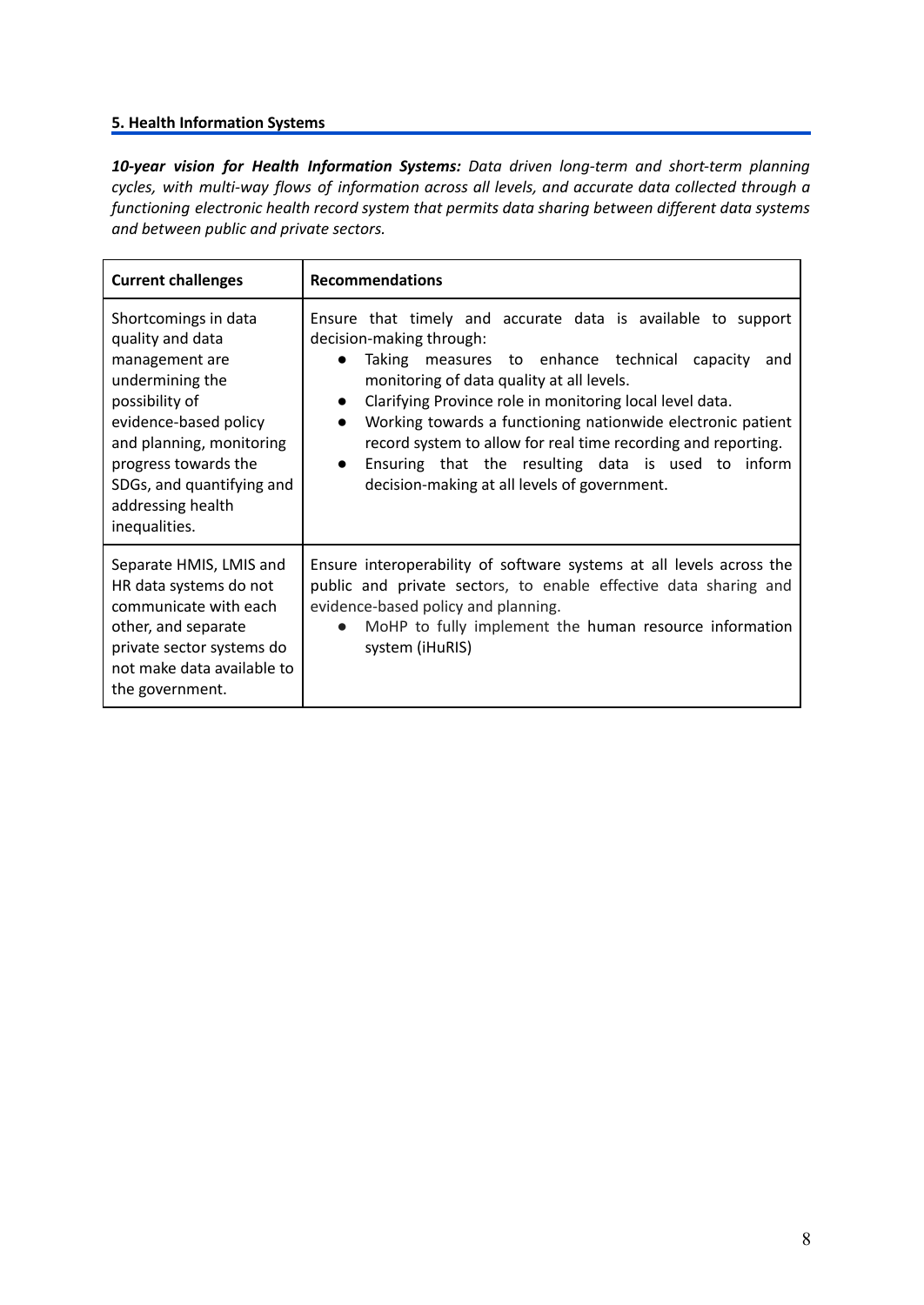## **6. Service Delivery**

*10-year vision for Service Delivery: A health system in which quality services are universally accessible and equitably shared across the population. This would require building on the impressive advances in service delivery in recent years, and ensuring that decentralisation of decision-making supports, rather than undermines, continued improvements of the health system and services.*

| <b>Current challenges</b>                                                                                   | <b>Recommendations</b>                                                                                                                                                                            |
|-------------------------------------------------------------------------------------------------------------|---------------------------------------------------------------------------------------------------------------------------------------------------------------------------------------------------|
| Political rather than                                                                                       | As above, ensure the availability of timely and reliable data, and                                                                                                                                |
| health concerns dictating                                                                                   | provide health system orientation/training to decision-makers, to                                                                                                                                 |
| strategic decisions                                                                                         | support evidence-informed policy decisions.                                                                                                                                                       |
| affecting service delivery                                                                                  | Ensure that new facilities are strategically located based on                                                                                                                                     |
| (e.g.location of new                                                                                        | $\bullet$                                                                                                                                                                                         |
| health facilities).                                                                                         | geographical population and health needs.                                                                                                                                                         |
| There are risks to the                                                                                      | Ensure that adequate supervision, mentoring and training is provided                                                                                                                              |
| quality of health service                                                                                   | to all health workers through:                                                                                                                                                                    |
| provision due to reduced                                                                                    | Reinstating regular reviews and training for existing and                                                                                                                                         |
| technical supervision,                                                                                      | $\bullet$                                                                                                                                                                                         |
| reviews and training for                                                                                    | newly adjusted health workers, including FCHVs and other                                                                                                                                          |
| the local workforce.                                                                                        | frontline health staff.                                                                                                                                                                           |
| Moving responsibility to<br>the local level hasn't fully<br>resolved the inequalities<br>in access to care. | Design and implement community participation and engagement<br>activities that feed into the design and implementation of inclusive<br>services, centering on the needs of the most marginalised. |